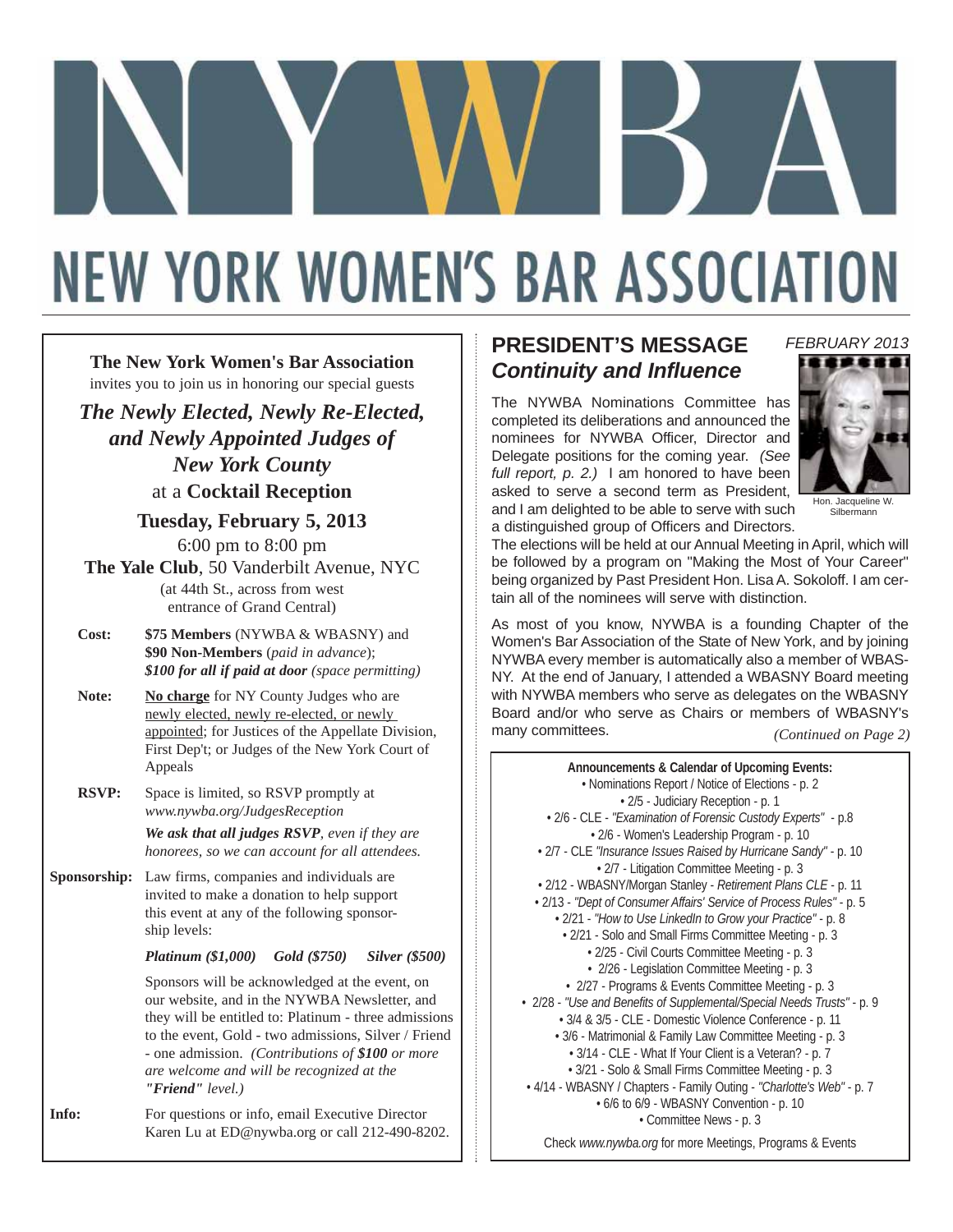#### **NYWBA NOMINATIONS COMMITTEE REPORT**

At its January 18, 2013 meeting, the NYWBA Committee on Nominations nominated the following candidates to serve for the terms stated below. The elections will be held at the Association's Annual Membership Meeting in April 2013.

#### **OFFICERS (2013-2014)**

| President:                      | Hon. Jacqueline W. Silbermann |
|---------------------------------|-------------------------------|
| Vice Presidents:                | <b>Yacine Barry</b>           |
|                                 | Julie Hyman                   |
|                                 | Jennifer P. Brown             |
| Treasurer:                      | Deborah G. Rosenthal          |
| <b>Recording Secretary:</b>     | Amy B. Goldsmith              |
| <b>Corresponding Secretary:</b> | Virginia A. LoPreto           |

#### **BOARD OF DIRECTORS Class of 2013-2016**

Dawn M. Cardi Felice B. Ekelman Myra L. Freed Hon. Judith J. Gische Hon. Kelly O'Neill Levy Kathryn E. Salensky Victoria A. Turchetti

**Class of 2012-2015 (to fill an unexpired term)** Amy Saltzman

#### **COMMITTEE ON NOMINATIONS Class of 2013-2015**

Elizabeth A. Bryson Jo Ann Douglas

Myra L. Freed Gretchen Beall Schumann

#### **NYWBA MEMBERS OF WBASNY BOARD (2013-2014)**

Yacine Barry Jennifer P. Brown Elizabeth A. Bryson Dawn M. Cardi Jo Ann Douglas

Hon. Betty Weinberg Ellerin Patricia Ann Grant Julie Hyman Marjorie Martin Hon. Lisa A. Sokoloff

#### **NOTICE TO MEMBERS – ANNUAL MEETING & ELECTIONS**

The **Annual Meeting** will be held in **April 2013**.

Article XIV, Section 1 of the By-Laws provides that only members who are in good standing and whose 2011-2012 dues were received by January 31, 2013 may vote at the Annual Meeting.

Article XVII, Section 10 of the By-Laws provides that any fifty members eligible to vote at the Annual Meeting may, by a writing delivered to the Corresponding Secretary not less than forty days prior to the Annual Meeting, propose candidates for officer or director positions to be voted on at the Annual Meeting. Such petition must be sent to Corresponding Secretary Deborah G. Rosenthal, New York Women's Bar Association, The Chrysler Building, 132 East 43rd Street, # 716, New York, New York 10017-4019.

#### *President's Message (Continued from Page 1)*

The WBASNY Board and Committee meetings are always informative and compelling. At the January meeting, the WBASNY Board and its Committees reviewed legislation at the state and federal level and voted on positions we will advocate in coming legislative sessions. The state Nominations Committee also interviewed candidates for WBASNY Officer positions. The representatives on that Committee will consult with their Chapters in February, and the names of the final nominees will be published in the NYWBA's March Newsletter.

The most exciting news from the January WBASNY meeting, however, was the announcement that WBASNY's Awards Committee has selected our own NYWBA Past President *Elizabeth A. Bryson* to be the recipient of WBASNY's prestigious *Marilyn Menge Award*, which is presented to a member who has provided extraordinary service to her Chapter and WBASNY. This epitomizes my friend Beth Bryson, who has served as NYWBA President, Officer, and Director; has served as a WBASNY Officer and Director; has chaired numerous NYWBA and WBASNY Committees; and has mentored and supported too many leaders and members of this Association to count. The award will be presented to Beth at the WBASNY Convention in June *(see notice on p. 10)*. I hope you will mark your calendars now and plan to join us at Convention, so we can all celebrate when Beth receives this wonderful award.

Speaking of influence, I love opening our Newsletter and noting all of the wonderful CLE programs, events, and meetings offered by our Committees. I truly commend them for their outstanding work.

I hope everyone also recognizes the importance of our sponsors those who place ads in our Newsletter, who sponsor our events, and whose contributions make it possible for us to do so much. If you see an ad in our Newsletter, or the name of a sponsor at an event or on our website, I hope you will recognize their important role in supporting the NYWBA and will consider using their services in your practice. They deserve our support.

Finally, I look forward to seeing all of you at our Judiciary Reception on February 5!

fackie

#### **Better Helpers, Inc.**

A New York State License Homecare Agency that provides Home Health Aides, Personal Care Aides (24 hours/7 days per week).

> Register and License Practical Nurses. Private pay and private insurance accepted.

Better Helpers, Inc. provides services in New York, Bronx, Kings, Queens, and Richmond counties.

> We are located at 401 Broadway, Suite 2001, N.Y.C. 10013 Please contact Sharon @ 212-431-8016 or email betterhelpers@verizon.net.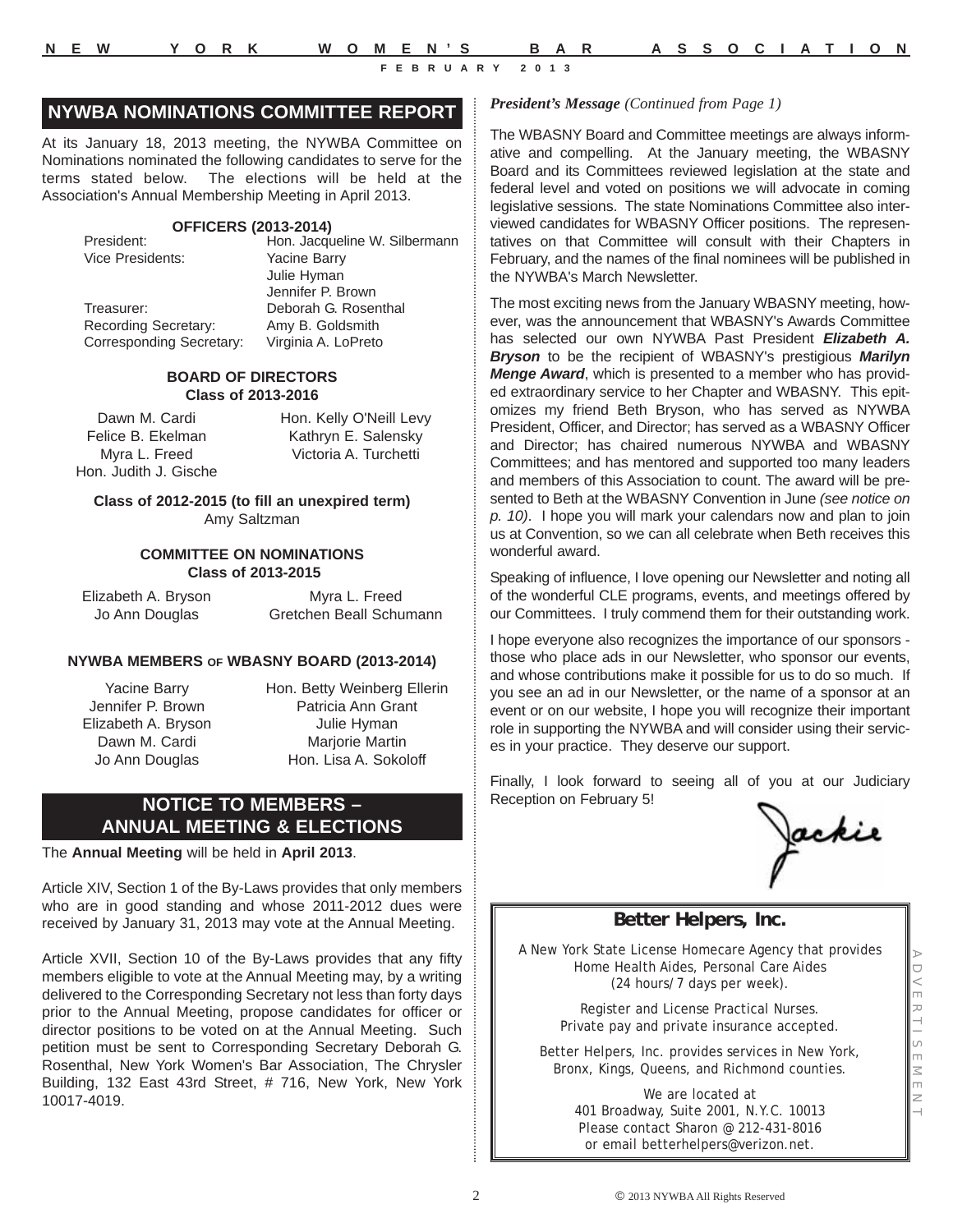**N E W Y O R K W O M E N'S B A R A S S O C I A T I O N**

## **COMMITTEE NEWS**

• The **Civil Courts Committee** will present a *Civil Court Express Lunch* on **February 13** at 1:00 p.m. *"How the Department of Consumer Affairs' "Service of Process Regulations' Affect My Practice"* (see announcement p. 5). There will also be a Committee meeting on **February 25** at 5:30 at Ephron-Mandel & Howard, LLP, 299 Broadway, Suite 1615, NYC. Members are invited to attend. Email *CivilCourtsChairs@nywba.org* for questions or additional info.

• The **Criminal Law Committee** is planning several programs, such as *"Jury Selection in Criminal Cases," "The Art of Cross-Examination," "The 'How to' Guide to 440 Motions"* and *"The Changing Padilla Landscape"*. Email *CrimLawChairs@nywba.org* for more info, to join the Committee, or to volunteer to work on programs.

• The **Domestic Violence Committee** & NYWBA are proud sponsors of the *17th Annual Fordham Forum on Domestic Violence* (CLE), on **March 4 & 5** *(see announcement, p. 11)*. This year's forum focuses on national laws and policies, including the Violence Against Women Act, among others.

• The **Elder Law & Disabilities Committee** will present a program on **February 28** on the *"Uses and Benefits of Supplemental / Special Needs Trusts"* (*see announcement p. 9*). On **March 14**, the Committee will present a CLE program on *"Why Your Client's Status as a Veteran Can Be Important to Your Client and Your Practice"* (*see announcement, p. 7*). Members should consider making an application to practice before the VA as soon as possible, so the CLE credits earned at the March program will count towards VA accreditation. More info is available in the notice on p.7 of this Newsletter and in an article in the January Newsletter (p. 11) by Elder Law and Disabilities Co-Chair Antonia Martinez. Planning is also underway for a CLE program on **April 18** on *"The Basics of Medicaid Planning."* Email *ElderLawChairs@nywba.org* for details on these events or the Committee.

• The **Legislation Committee** will meet on **February 26** at 6:00 p.m. at the Law Office of Amy Saltzman, 114 West 47th Street, 19th floor (btw 6th and 7th), NYC. The Committee will review pending state and federal legislation and make recommendations to the Board and the WBASNY Legislative Committee on policy and legislative initiatives. The committee thanks Amy Saltzman for hosting. RSVP - *Legislation@nywba.org*.

• The **Litigation Committee** will meet on **February 7** at 6:30 p.m. The Committee will discuss plans for programs, events and activities in 2013. Email *LitigationChairs@nywba.org* for details, location and to RSVP.

• The **Matrimonial and Family Law Committee** holds meetings on the first Wednesday of each month at 6:00 p.m. at Blank Rome, LLP, 405 Lexington, NYC (at 42nd St.). RSVP - *MFrsvp@nywba.org*. On **February 6**, the committee will present a CLE on the *"Examination of the Custody Forensic Expert as Attorney for the Child" (see announcement, p. 8)*. Other programs are being planned for **March 6** (on interim stays and appeals before the Appellate Division), **April 3** (on preparing and defending support cases before the Family Court), **May 1** (joint program with New York City Bar on navigating special needs issues for children in divorce cases), and **June 5** (common problems in post-judgment proceedings and how attorneys can draft agreements to avoid them).

• The **Programs & Events Committee** will meet on **February 27** and **April 17** at 6:00 p.m. to make plans for 2013 events. The February

## **WELCOME NEW MEMBERS**

Nida M. Alvi Carla A. Barone Jennifer L. Del Medico Alice Reiter Feld Naomi Friedland-Wechsler Misty W. Hardison Helaine Hausner Eve F. Helitzer Mickheila N. Jasmin

Lydia A. Keaney Stacy Nettleton Rosaline Rosenfeld Valentina Shenderovich Mikaiel S. Shtaerman Joanna S. Smith Vivian C. Sobers Yves-Merry Telemaque Regina Valdes Montalva

## **SUSTAINING MEMBERS**

With their generous contributions, our sustaining members make it possible for us to accomplish so much more. We honor and thank them for their support.

> Susan L. Bender Peter D. Morris Donna M. Praiss

Karen B. Rosenthal Barbara A. Ryan Ellen R. Werther

## **NOTES ON MEMBERS**

*Has something noteworthy happened to you or another member? Send your news to Newsletter@nywba.org.*

Congratulations to Immigration Committee Co-Chair *Vanesa I. Pagán* and her husband Hussein Allibhai on the birth of their daughter, Keila Isabel Allibhai, on November 17, 2012. Best wishes to the whole family.

NYWBA is saddened to report the passing of member *Philip Sherwood ("Woody") Greenhaus*, who was a family law practitioner and long-time member of the NYWBA and its Matrimonial and Family Law Committee. A memorial service is being planned, and details will be available on the NYWBA website shortly.

NYWBA expresses condolences to member and NYWBA Foundation Past President *Katherine B. Posner* and her family on the passing of Ms. Posner's mother, Mary Jewell Burks, at age 80 in Louisiana. Mrs. Burks was great reader and supporter of the Jefferson Davis Parish Library BookMobile, which serves rural Louisiana communities and the housebound elderly. Donations may be made to the Library at 118 West Plaquemine St., Jennings, Louisiana 70546. Condolences may be sent to Ms. Posner at Condon & Forsyth LLP, 7 Times Square, 18th Floor, New York, NY 10036-6524.

meeting will be at the Law Offices of Jennifer Brown, 570 Lexington Avenue (btw 50th & 51st), Suite 1600, NYC. RSVP - *Events@nywba.org*.

• The **Solo and Small Firm Practice Committee** will meet on **February 21** at 6:30 p.m. at Foley & Lardner LLP, 90 Park Avenue, NYC. The meeting will feature speaker *Vikram Rajan,* co-founder of Phoneblogger.net, who will speak on *"How to Use LinkedIn to Grow Your Practice" (see notice p. 8)*. The Committee will also meet on **March 21** at 8:30 A.M. For details & RSVP - *SSFChairs@nywba.org*.

• The **Working Parents Committee** meeting that was to be held on January 16 at 12:30 p.m. was canceled due to the weather. Contact the Chairs at *WPChairs@nywba.org* for the rescheduled date. At the next meeting, members will discuss topics of interest and make plans for 2013.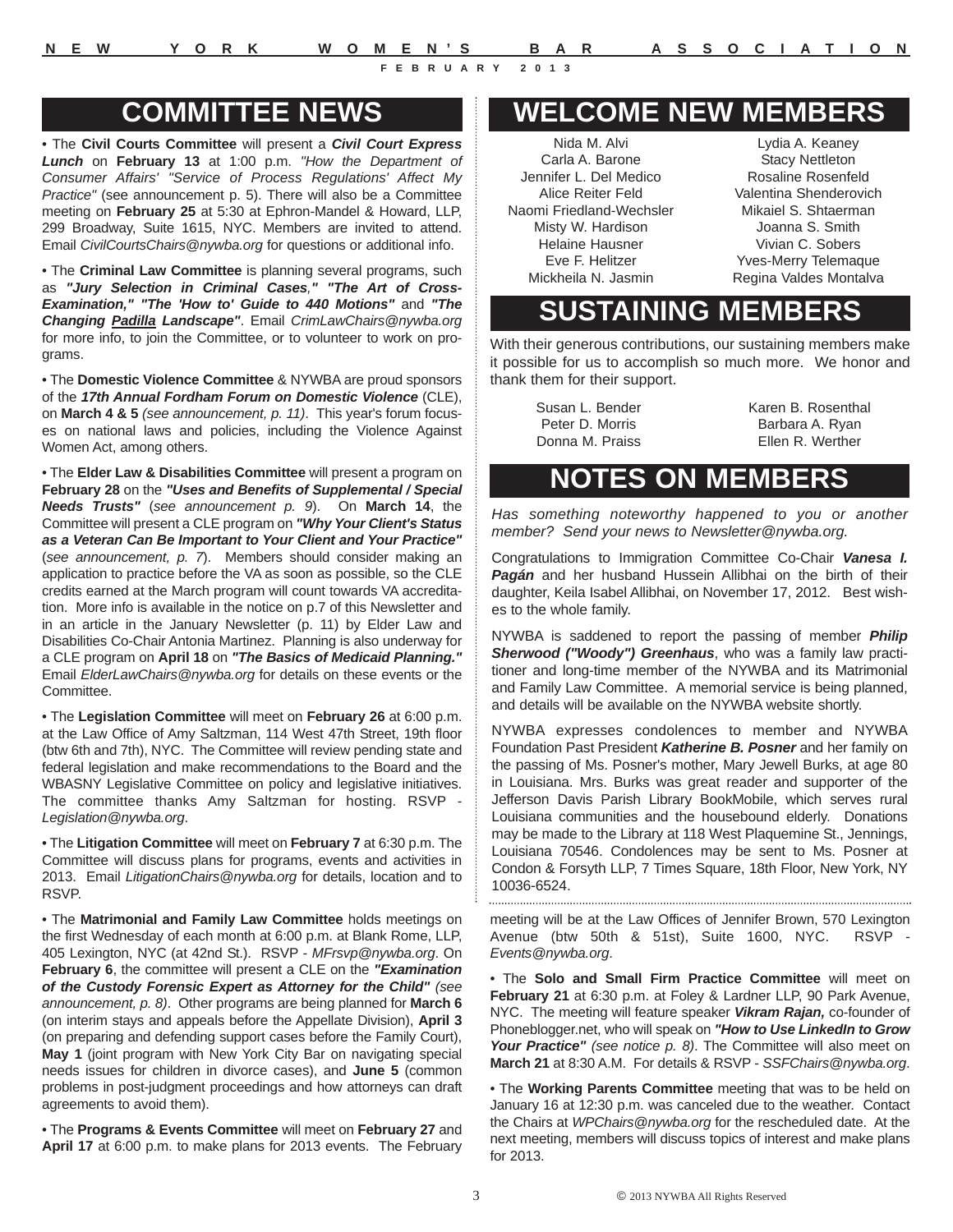## **New York County's Innovative Response to Intimate Partner Sexual Assault** *By Anna Ulrich*

fln 2010, the New York County Supreme Court - in collaboration with The Center for Court Innovation, Safe Horizon<sup>1</sup>, the Crime Victim Treatment Center at St. Luke's-Roosevelt Hospital, and the New York County District Attorney's Office - began planning for the creation of a new Intimate Partner Sexual Assault ("IPSA") Court in Manhattan. The first of its kind in New York State, this new specialized IPSA Court would focus exclusively on felony and misdemeanor criminal cases involving sexual assault perpetrated by intimate partners: spouses, ex-spouses, dating partners, former dating partners, co-parents, and partners living together.

Specialized domestic violence and integrated domestic violence courts have long existed in New York City, but there has never been a dedicated court similar to IPSA. The need for this special court is due to systemic misunderstandings about the dynamics underlying both domestic violence and sexual assault. As survivors of domestic violence and sexual assault, victims of intimate partner sexual assault often experience a *dual* stigma and accompanying barriers to disclosing, accessing, and navigating the system. Moreover, historic bifurcation of domestic violence and sexual assault services has sometimes forced victims of intimate partner sexual assault to choose between their experience as a victim of domestic violence and their experience as a victim of sexual assault. Finally, many court-mandated batterer intervention programs have not historically addressed the topic of intimate partner sexual abuse in their curricula, and many sex offender treatment programs make no distinction between their treatment of sex offending within the context of intimate partner relationships and their treatment of sex offending in other contexts, such as sexual assault by strangers.

The New York County Supreme Court and stakeholders recognized a need for a holistic and integrated response to intimate partner sexual assault, due to the substantial correlation between physical and sexual violence perpetration within intimate partner relationships. Forty-five to seventy-five percent of women who are physically abused by an intimate partner have also been sexually abused by their partner,<sup>2</sup> and at least thirty percent of all sexual assaults are perpetrated by intimate partners.<sup>3</sup> More specifically, a 2010 survey by the Centers for Disease Control and Prevention ("CDC") indicates that *more than half* (51.1%) of female victims of rape and *three quarters* (75.4%) of female victims of sexual coercion were victimized by a current or former intimate partner.<sup>4</sup> These statistics, along with research correlating IPSA victimization and domestic violence homicide perpetration,<sup>5</sup> indicated to the IPSA Court planning team that a dedicated court response to intimate partner sexual assault could provide not only necessary holistic services for victims, but could also assist in helping to prevent life-threatening consequences.

Building on lessons learned from the many specialized domestic violence courts across New York State, the IPSA Court operates as an enhancement to New York County's existing specialized domestic violence court. Judge Tandra L. Dawson - the Presiding Judge for Manhattan's existing specialized Domestic Violence Court - presides over the new IPSA Court, which is located at 100 Centre Street in downtown Manhattan. The aim of the new court, which began to screen for eligible misdemeanor and felony cases in May 2012, is to extend the full benefits of the specialized domestic violence court model to victims of intimate partner sexual assault in criminal cases. Over the past six months, the IPSA Court Planning Team has already begun to see the benefits of a specialized IPSA Court for victims and stakeholders. Through the formation of strong relationships with community-based domestic violence and sexual assault victim service agencies like Safe Horizon and St. Luke's-Roosevelt Crime Victim Treatment Center, coordination of services facilitated by a dedicated IPSA

Resource Coordinator, and enhanced judicial monitoring by Judge Dawson, the IPSA Court provides enhanced victim services and increased offender accountability.

There have also been challenges. The historic separation of domestic violence and sexual assault cases within the criminal justice system, as well as severe under-reporting in *both* types of cases, continues to present challenges for prosecutors, court staff, and advocates, particularly in the area of case identification. The IPSA Court Planning Team continues to meet frequently, however, to respond to these challenges and to evaluate and improve the accuracy and appropriateness of IPSA case identification.

The goal of the new Intimate Partner Sexual Assault Court is to improve the way the criminal justice system responds to victims of intimate partner sexual assault. Through the creation of this specialized court, it is our hope that New York County will gain a clearer understanding about what is happening in cases involving intimate partner sexual assault and will demonstrate for specialized domestic violence courts throughout the country how to better support victims, improve victim safety, and hold offenders accountable in these difficult cases.

*Anna Ulrich, Esq. is the Court Enhancement Coordinator for the Intimate Partner Sexual Assault Court. She is employed by the Center for Court Innovation and works in the IPSA Court at 100 Centre Street in Manhattan.*

#### Endnotes:

1 Safe Horizon is a New York City-based victim assistance agency that provides support, prevents violence, and promotes justice for victims of crime and abuse, their families and communities (*www.safehorizon.org*).

2 Campbell, J.C., Kub, J., Belknap, R., & Templin, T.N., *Predictors of Depression in Battered Women.* Violence Against Women 3(3), 271-293 (1997). *See also*, McCloskey, L.A., Treviso, M., Scionti, T., & dal Pozzo, G., *A Comparative Study of Battered Women and Their Children in Italy and the United States*, Journal of Family Violence, 17(1), 53-74 (2002).

3 Mahoney, P. & Williams, L.M., *Prevalence, Incidence, and Consequences of Violence against Women: Findings from the National Violence Against Women Survey*, Washington, D.C., National Institute of Justice (1998).

4 Black, M.C., Basile, K.C., Breiding, M.J., Smith, S.G., Walters, M.L., Merrick, M.T., Chen, J., & Stevens, M.R., *The National Intimate Partner and Sexual Violence Survey (NISVS): 2010 Summary Report*, Atlanta, GA, National Center for Injury Prevention and Control, Centers for Disease Control and Prevention, 21-22 (2011). "Sexual coercion" is defined as unwanted sexual penetration that occurs after a person is pressured in a nonphysical way. In NISVS, sexual coercion refers to unwanted vaginal, oral, or anal sex after being pressured in ways that included being worn down by someone who repeatedly asked for sex or showed they were unhappy; feeling pressured by being lied to, being told promises that were untrue, having someone threaten to end a relationship or spread rumors; and sexual pressure due to someone using their influence or authority.

<sup>5</sup> Campbell, J.C., Webster, D., Koziol-McLain, J., Block, C.R., Campbell, D., Curry, M., Gary, F., McFarlane, J., Sachs, C., Sharps, P., Ulrich, Y., & Wilt, S.A. (2003). *Assessing Risk Factors for Intimate Partner Homicide*, National Institutes of Justice Journal, 250, 14-19.

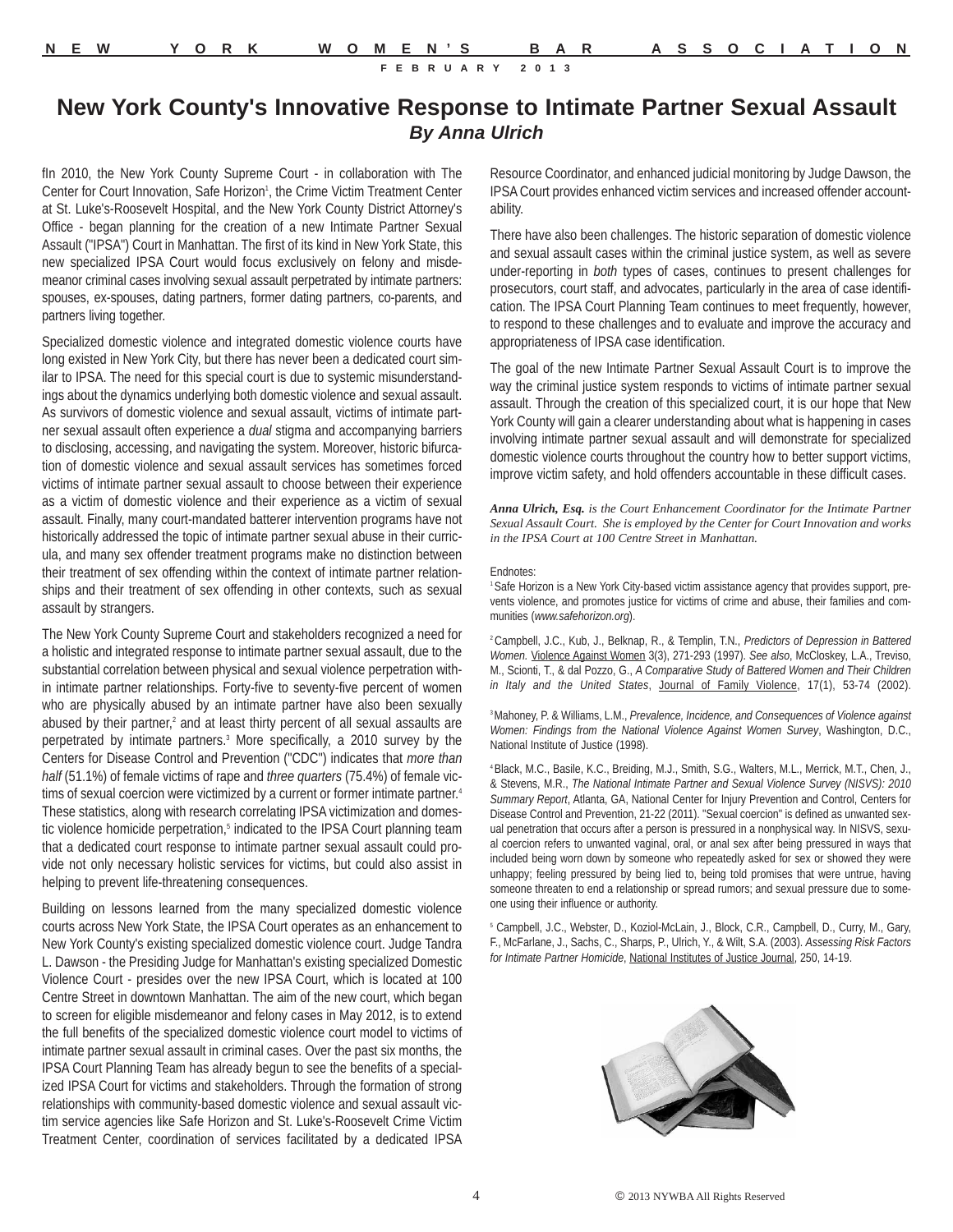## **Civility in Civil Court Practice - An Update on the Rules of Civility & Tips for Dealing with an Uncivil Adversary** *By Julie Devine Gartin*

On January 16, 2013, the NYWBA Civil Courts Committee hosted the third event in its *Civil Court Express Lunch Series*. The topic of this month's event was *"Civility in Civil Court Practice"* and featured distinguished speakers *Hon. Betty Weinberg Ellerin*, past president of the New York Women's Bar Association, Senior Counsel at Alston & Bird LLP, and current Vice Chair of the Advisory Committee on Judicial Ethics; and *Vincent Syracuse, Esq.*, founder and chair of the litigation department of Tannenbaum Helpern Syracuse & Hirschtritt LLP and chair of the New York State Bar Association's program on ethics and civility in litigation.

Justice Ellerin opened the program by discussing the Standards of Civility, aspirational guidelines that set forth principles of behavior for the bar, the bench and court employees. Justice Ellerin emphasized the vast benefits of civil behavior in litigation, including fostering working relationships with adversaries, promoting efficiency in litigation, and maintaining one's own credibility before the court and with colleagues.

Mr. Syracuse then discussed various strategies that can be used to effectively handle an uncivil adversary. Whether the adversary's offending behavior is to continuously interrupt during a deposition or sending hostile e-mails, Mr. Syracuse stressed the importance of not escalating the situation by responding in kind, while at the same time creating a record of the behavior, so that appropriate action can be taken if the improper conduct continues.

Questions and comments from the audience were met with experienced advice from members of the bench and the bar in attendance. Two NYWBA Directors, *Hon. Sherry K. Heitler*, New York County Supreme Court Justice and Administrative Judge for Civil Matters for the 1st Judicial District, and *Hon.* **Phyllis Gangel-Jacob**, retired New York County Supreme Court Justice and current Judicial Hearing Officer for the New York County Supreme Court, offered further insight on the benefits of civility in the courtroom based on their experience on the bench and in practice. *Hon. Andrea Masley*, Judge of the Civil Court and Co-Chair of the NYWBA Civil Courts Committee, posed questions for the panel and offered advice on dealing with an uncivil adversaries. Questions from attorneys who regularly practice in the Civil Courts, including New York County Housing Court, reinforced the importance of an ongoing dialogue on this topic.

The Civil Courts Committee sincerely thanks Justice Ellerin, Mr. Syracuse and all of the attendees for their participation. The next Civil Court Express Lunch Series event will be held on February 13, 2013. *(See announcement at right for details.)*

*Julie Devine Gartin is a member of the Civil Courts Committee and an associate at Ephron-Mandel & Howard, L.L.P.*



*Standing:* NYWBA Civil Courts Committee Co-Chairs *Melissa Ephron-Mandel, Hon. Andrea Masley,* and *Meryl H. Waxman; Seated: Speakers Vincent Syracuse* and *Hon. Betty Weinberg Ellerin*

#### **New York Civil Court Express Lunch Series**

## *"How Do the Department of Consumer Affairs' 'Service of Process' Regulations Affect My Practice?"*

featuring distinguished speakers from the

*New York City Department of Consumer Affairs*

| Date:         | Wednesday, February 13, 2013                     |
|---------------|--------------------------------------------------|
| Time:         | $1:00-2:00$ p.m.                                 |
| <b>Place:</b> | <b>New York Civil Courthouse</b>                 |
|               | 111 Centre St., 12th Floor Boardroom, NYC        |
|               | (Attendees must enter via White Street Entrance) |
| Cost:         | <b>Complimentary</b> for Women's Bar Members     |
|               | \$20 for Non- Members & Guests                   |
|               | (A light lunch is included with the program)     |
|               | RSVP: CivilCourtsChairs@nywba.org                |
|               |                                                  |

*Due to space limitations, advance registration is required.*

### **~ NOTICE TO MEMBERS ~** *Online Access to "Members Only" Sections of NYWBA Website*

An email was sent recently to all current members providing the new password for access to the "members only" areas of the NYWBA website. If you are not yet a member for 2012-2013, please join or renew as soon as possible at our secure online membership form at www.nywba.org/membership. If you are a current member but did not receive the recent email, contact Executive Director, Karen Lu *(ED@nywba.org)* to get the new password or to inquire about your membership status.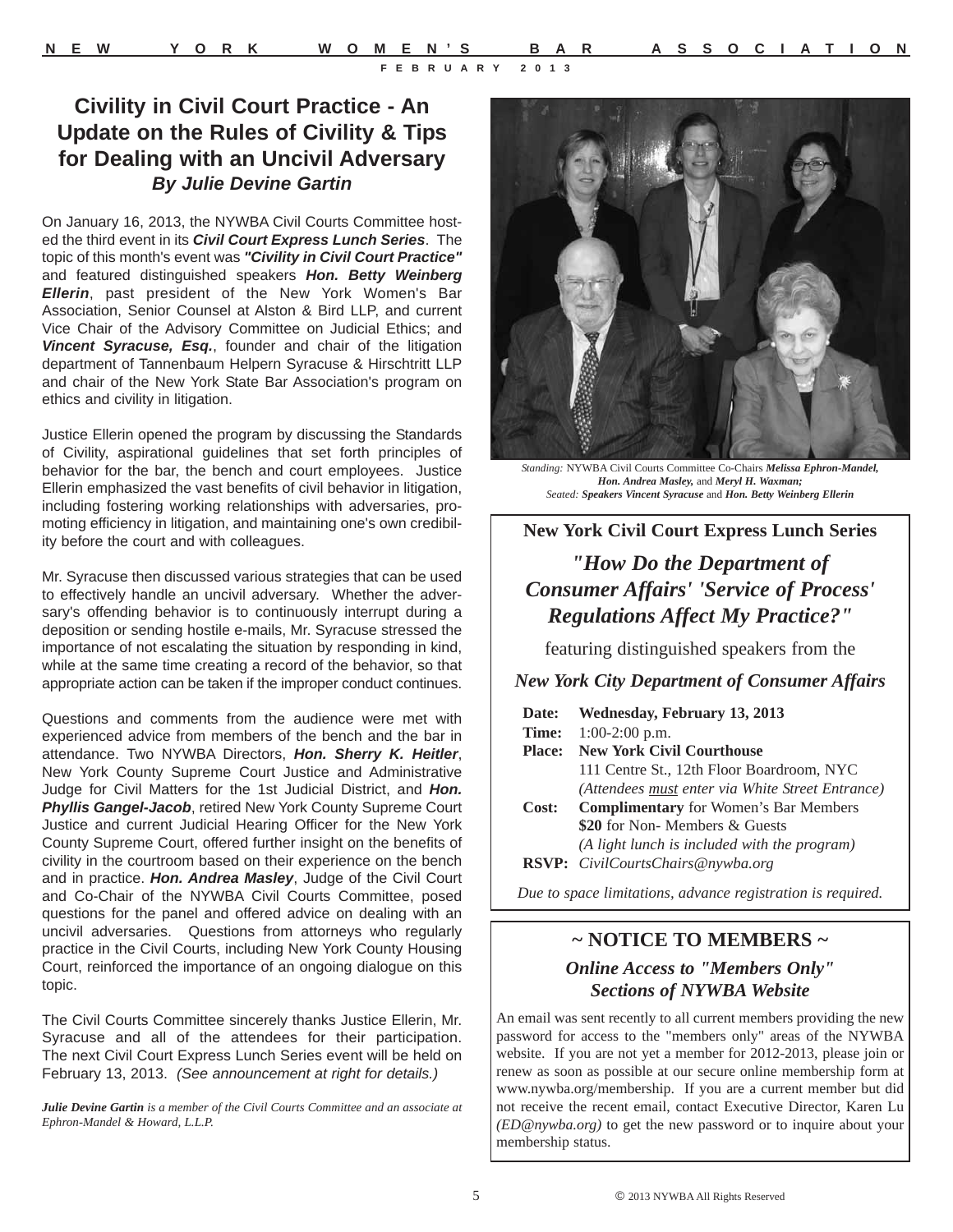## **Caring for Aging Parents: Don't Wing It** *By Michael B. Salmon*

As the boomers and their parents age, more and more family members are managing eldercare responsibilities. The emotional, physical and financial demands of caring for aging parents can be extensive. What's more, the healthcare needs of aging parents can become overwhelmingly expensive - and may include costs that affect their family members in ways that aren't immediately apparent.

Healthcare and finances aren't easy topics for many families to broach. In fact, research from the *Money Across Generations IISM* study shows that 36 percent of boomers' parents feel that healthcare discussions with their family members are likely or very likely to create tension or spark an argument.<sup>1</sup>

Having a long-term road map and a savings plan in place can help you care for your parents in the way they desire while enabling you to continue working towards your financial goals. This can be helpful in making informed short-term decisions, especially when there are unexpected expenses and emotions involved.

To get started:

- **• Talk about finances now.** While it may be uncomfortable for your parents to discuss their finances with you, it's essential that you are familiar with their financial strategy and resources. This includes knowing what type of medical, disability and long-term care insurance they have and what those policies cover. Use this information - along with if and how much you're willing to help from your own funds - to evaluate which healthcare options are realistically within reach when medical needs arise.
- **Create a contact list.** Medical emergencies and sudden changes in a person's health can happen as parents age. Because you may eventually need access to your parents' bank accounts and other financial resources on short notice, make sure they've compiled a list of account numbers, computer login names and passwords, and the names, addresses and phone numbers of the professionals they work with. In addition to knowing the location of the list, you'll also need to know the location of important financial and legal documents and lockbox keys.
- **• Identify current healthcare costs and needs.** Become familiar with the medical and pharmaceutical costs that your parent(s) currently incur and determine if there are ways to reduce these expenses. For example, you or your parents may consider moving from a name brand to a generic prescription or, instead of filling prescriptions at your local pharmacy, ordering a longterm supply from a mail-order provider.
- **• Build a support network.** Talk with siblings or other family members, neighbors and industry professionals to determine who can help you care for your aging parents - and in what capacity and at what cost. Proactively establishing a support network can help you avoid a strain on your time and energy down the road.
- **• Anticipate future lifestyle changes and challenges.** Even if they aren't yet needed, explore the costs of in-home, senior apartment, assisted living and memory care housing and services, as well as the costs of having a parent live with you. This includes determining whether your home would need to be modified to provide additional space or comforts, such as wheelchair access. Understanding these costs ahead of time can help you identify what you and your parents can afford and will give you time to consider the pros and cons of each option.
- **• Become familiar with assistance programs.** Your parents may qualify for government programs, supplements or services. Visit the government hosted benefits site - *www.govbenefits.gov* - for information. Also, your county or city has a federally mandated "Area Agency on Aging,"staffed by professionals who can provide you with information about elder programs and services in your area.
- **• Keep your retirement goals in mind.** Continue to manage your budget and save for your future. Be mindful that leaving the workforce even temporarily, may seem tempting - and in some cases may be necessary - but exiting and re-entering affects your immediate income and can impact your ability maintain your earning power. What's more, it can impact your ability to take advantage of an employer-sponsored retirement plan. Consider these factors when you evaluate the total costs of any option.
- **• Know your rights at work.** The Federal Family and Medical Leave Act of 1993 (FMLA) allows covered employees up to 12 weeks of unpaid leave to provide care for a family member with a serious health condition.<sup>2</sup> If you are caring for a parent, inform your Human Resources department about your situation to take advantage of this legal protection, if relevant, and create a workable plan within your company's policies.

Thinking about caring for an ill or aging parent isn't always easy to do, but creating a plan now can save you headaches down the road when new circumstances may suddenly arise as your parents age. Consider working with a financial advisor who can help you plan for unexpected expenses and prepare for the costs of healthcare during your own retirement.

#### Endnotes:

1 The Money Across Generations IF<sup>M</sup> study was commissioned by Ameriprise Financial, Inc. It was conducted by telephone by GfK in December 2011 among 1,006 affluent baby boomers (those with \$100,000 or more in investable assets); 300 parents of baby boomers; and 300 children of baby boomers at least 18 years old. The margin of error is +/- three percentage points for the affluent boomers segment and +/- six percentage points for the parents and children of boomers segments.

2 United States Department of Labor, Wage and Hour Division, Family and Medical Leave Act *http://www.dol.gov/whd/fmla/*.



**Michael Salmon** is a Senior Financial Advisor with Ameriprise Financial, specializing in Financial Planning, Investment Portfolio Management, Retire-ment Planning Strategies, Estate Planning Strategies, and Saving for Education. He is an active public speaker and financial columnist. He is licensed and registered to conduct business in NY. Based on licenses and registrations he holds, he may also conduct business in MI, MA, OR, FL, PA, NM, NC, CA, RI, CT, KY, NJ, and LA. You can reach him at 646-964-9470 or *michael.b.salmon@ampf.com*.

Ameriprise Financial and its representatives do not provide tax or legal advice. Consult with your tax advisor or attorney regarding specific tax issues. Brokerage, investment and financial advisory services are made available through Ameriprise Financial Services, Inc. Member FINRA and SIPC.

> © 2013 Ameriprise Financial, Inc. All rights reserved Reprinted with permission.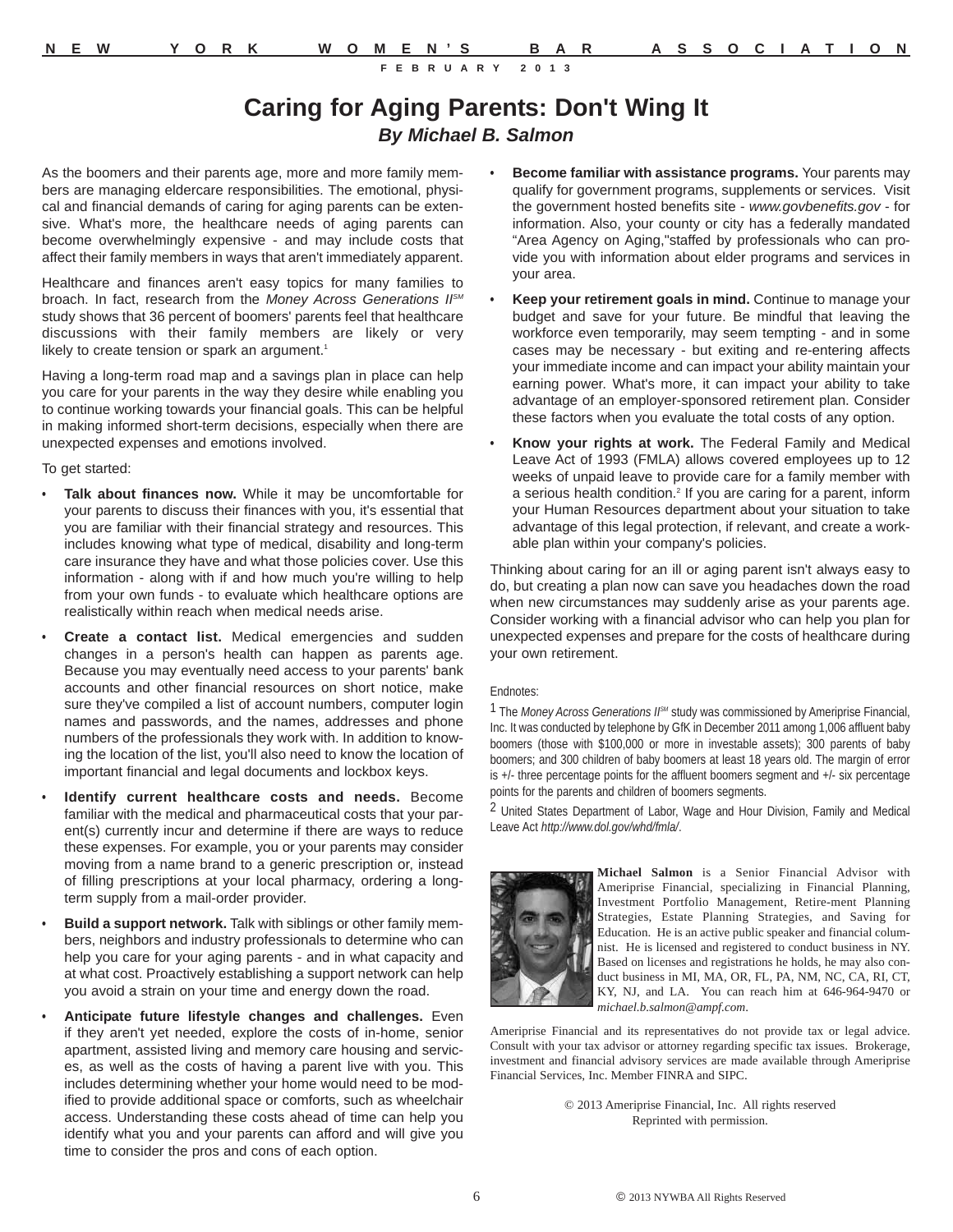#### **NYWBA's Elder Law and Disabilities Committee Presents a CLE Program**

*"Why Your Client's Status as a Veteran is Important to Your Client & Practice"*

#### featuring

#### *Felicia Pasculli, Esq., Certified Elder Law Attorney*

Asking clients *"Are you or your spouse a veteran?"* can help you identify clients and family members who may be entitled to receive important veterans' benefits, such as prescription drugs, medical coverage, pension benefits, and burial rights, to name a few.

At this CLE program, Felicia Pasculli, Esq., an elder law practitioner and expert on veteran's benefits, will share her expertise and discuss eligibility guidelines for veterans' benefits and other information you can use to enhance your practice and qualify you to be accredited to practice before the Veteran's Administration.

*For additional information how you can become certified to practice before the Veterans Administration and use this CLE program to meet your VA CLE requirements, see the announcement at right, or the article on p. 11 of the January Newsletter* (*www.nywba.org/members*).

| Thursday, March 14, 2013                                    |
|-------------------------------------------------------------|
| 6:00 p.m. to $9:00$ p.m.                                    |
| Tarter Krinsky & Drogin LLP                                 |
| 1350 Broadway (btw 35th and 36th), NYC                      |
| Host: Amy Goldsmith                                         |
| Free for NYWBA/WBASNY Members*                              |
| (\$50 for non-members) <sup>**</sup> (The Committee thanks) |
| NYWBA for helping to underwrite this program.)              |
| <b>3.0 MCLE Credits***</b> (Accreditation pending)          |
|                                                             |

**RSVP:** *ElderLawChairsRSVP@nywba.org*

*Due to space limitations, advance registration is required.*

**\* Membership**: If you are not a current member, it's easy to join or renew using our secure online membership form at *www.nywba.org/Membership*. **\*\* Financial Hardship Scholarships:** Full and partial scholarships are available based on financial need. For info, contact Amy B. Goldsmith, CLE Chair (*CLE@nywba.org*). All requests are confidential.

**\*\*\* CLE:** NYWBA is a chapter of the Women's Bar Association of the State of New York, an accredited CLE provider. Approval of CLE credit is pending in accordance with the requirements of the NYS CLE Board for the above-listed credit hours for established attorneys and as transitional credit hours for newly admitted attorneys.

NYWBA wishes to acknowledge the generous gift from

#### *FOUNDER AND PAST PRESIDENT HON. FLORENCE PERLOW SHIENTAG (1908-2009)*

Her financial bequest has helped to underwrite the cost of this newsletter and several CLE programs mentioned herein.

## *Expand Your Practice!* **Apply to Represent Clients before the VA, and Use NYWBA's March 14 CLE to Meet VA CLE Requirements!**

As noted in Elder Law & Disabilities Committee Co-Chair Antonia Martinez's article on page 11 of the January Newsletter *(www.nywba.org/members)*, veterans are often entitled to different rights and benefits than non-veterans. Some of those rights can be asserted in court proceedings, but others must be adjudicated before the Veterans Administration (VA).

**Attorney Certification** - Attorneys must be certified to practice before the VA. (See application instructions, below).

**VA CLE Requirements** - Lawyers seeking certification must have attended at least three CLE hours on veterans' rights and benefits.

**NYWBA CLE on Veterans Benefits** - On March 14, NYWBA will present a 3 credit CLE program that qualifies participants for VA accreditation. (See announcement, at left.)

#### **VA Attorney Practice Application Procedure -**

- **•** Go to *www.va.gov*, click on "About VA", then "Organizations," then "General Counsel," and select "Accreditation." Complete **VA Form 21a**, and respond to all questions, including providing references.
- **•** Email a PDF of completed form to *ogcaccreditationmailbox@va.gov*, fax it to 202-495-5457, or mail it to U.S. Veterans Administration, Office of General Counsel (022D), 810 Vermont Ave., NW, Washington, DC 20420.
- **•** Initial accreditation takes about 30 days. Notice of approval (or rejection) is sent in writing, with an accreditation number. To verify you are correctly listed go to *www.va.gov/ogc/apps/accreditation/index.html*.
- **•** You need **3.0 total CLE credits** from coursework relating to veterans' benefits to complete accreditation.

**• To have CLE credits earned at the NYWBA's March 14 CLE program on Veterans' Benefits count toward your VA CLE accreditation, you must apply for VA certification in advance (at least a month before the program). Therefore, you should submit your application to the VA as soon as possible, and no later than early to mid-February.**

#### *Attention Parents - Save the Date!*

## **Children's Theatre Event & Lunch A Chance to Play and Network!**

#### *"CHARLOTTE'S WEB"*

- **Date: Sunday, April 14, 2013**
- **Time:** Noon to 3:00 p.m. *(show starts at 1:00 p.m.)*
- **Place: Queens Theatre in the Park**
- Flushing Meadow Park, Queens **Cost: \$12.00** per person for Theatre Tickets **\$15.00** per family for pizza & beverages before the show *(lunch starts at noon)* **Free** on-site parking available
- **RSVP:** *JFlug@wbasny.org*

#### Hosted by:

Women's Bar Association of the State of New York, New York Women's Bar Association, Bronx Women's Bar Association, Brooklyn Women's Bar Association, Queens County Women's Bar Association, Westchester Women's Bar Association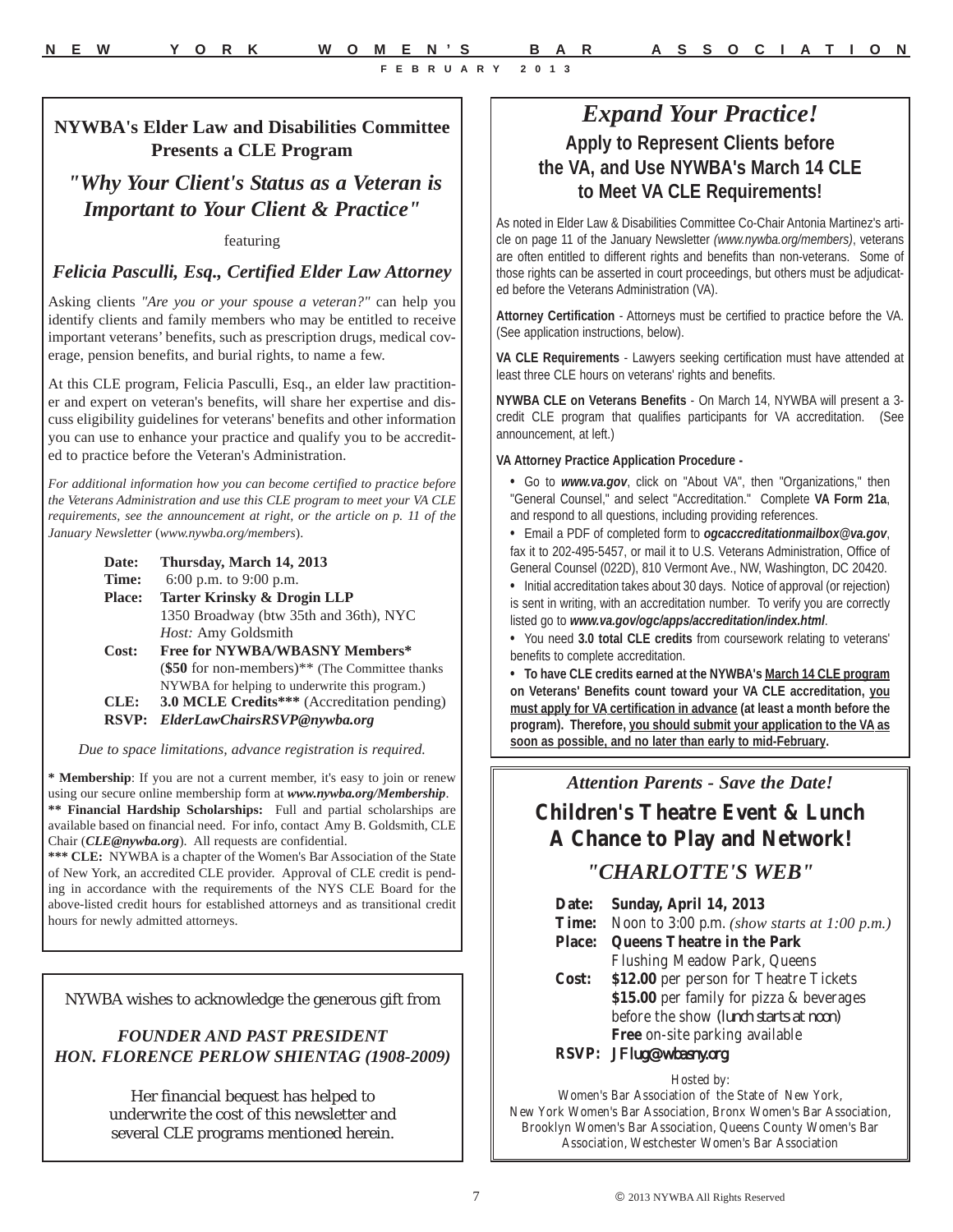**NYWBA Matrimonial & Family Law Committee CLE Program** 

#### *"Crafting an Examination of the Custody Forensic Expert as the Attorney for the Child"*

This CLE program will feature speakers *Susan Bender, Esq.*, distinguished matrimonial & family law attorney and partner at Bender Rosenthal Isaacs & Richter LLP, and *Hon. Debra Kaplan*, Justice of the Supreme Court, New York County. Planning for this program is underway and additional details will be available soon.

| Date:   | Wednesday, February 6, 2013                         |
|---------|-----------------------------------------------------|
| Time:   | 6:00 p.m. (No one will be admitted after 6:30 p.m.) |
| Place:  | Blank Rome LLP, 405 Lexington Avenue                |
|         | The Chrysler Building at 42nd Street, NYC           |
| $CLE$ : | 2.0 Credits* (accreditation pending)                |
| Cost:   | Free for members**                                  |
|         | (You must be a member to attend)                    |
| RSVP:   | MFrsvp@nywba.org (Due to space limitations,         |
|         | advance registration is required.)                  |

*The Committee thanks Blank Rome LLP for hosting.*

**\* CLE:** NYWBA is a chapter of the Women's Bar Association of the State of New York, an accredited CLE provider. Approval of CLE credit is pending in accordance with the requirements of the NYS CLE Board for the above-listed credit hours for established attorneys and as transitional credit hours for newly admitted attorneys.

**\*\* Membership:** If you are not a current member, it's easy to join or renew using our secure online membership form at *www.nywba.org/Membership*.

#### NYWBA Solo and Small Firms Committee

*presents*

#### *"How to Use LinkedIn to Grow Your Practice"*

featuring distinguished speaker

## *Vikram Rajan*

Co-Founder of Phoneblogger.net

This program will provide members with tips and strategies for using LinkedIn and other social media tools to expand your practice. Speaker *Vikram Rajan* is the author of the book *365 Personal Brand Marketing Thumb-Rules*, a co-founder of Phoneblogger.net, and a frequent speaker on the topic of branding and marketing for attorneys. Bring your questions!

Prior to the program, there will also be time for networking and discussion among Committee members and guests. *Space is limited, so register ASAP!*

> **Date: Thursday, February 21, 2013 Time:** 5:00 p.m. to 6:30 p.m. **Place: Foley & Lardner LLP**, 90 Park Avenue, NYC **Cost:** No Charge for NYWBA members *Light refreshments will be served.* **RSVP**: Email *SSFChairs@nywba.org* (RSVPs required for building security)

*The Committee thanks Foley & Lardner LLP for hosting.*

A D V E R T I S E M E N T



## When it comes to retirement accounts, sometimes less is more.

It's easy to lose perpective when you have multiple 401(k)s and IRAs. Consolidating your retirement accounts into an Ameriprise<sup>®</sup> IRA can help you manage your complete retirement picture  $-$  and build a personal plan tailored to your retirement dreams.

Learn how you can put your confident retirement more within reach.

Our Advisors. Your Dreams. MORE WITHIN REACH®

| Call me today at (646) 964.9470                                                   |     |                                                                                                                                     |
|-----------------------------------------------------------------------------------|-----|-------------------------------------------------------------------------------------------------------------------------------------|
| Michael B. Salmon<br>New York Women's Bar Association<br><b>Financial Advisor</b> | ا ک | 122 E 42nd St<br>New York, NY 10168<br>646-964-9470<br>michael.b.salmon@ampf.com<br>www.ameripriseadvisors.com/<br>michael.b.salmon |

Ameriprise Financial Services, Inc. Member FINRA and SIPC. Ameriprise Financial cannot guarantee future financial results. © 2012 Ameriprise Financial, Inc. All rights reserved.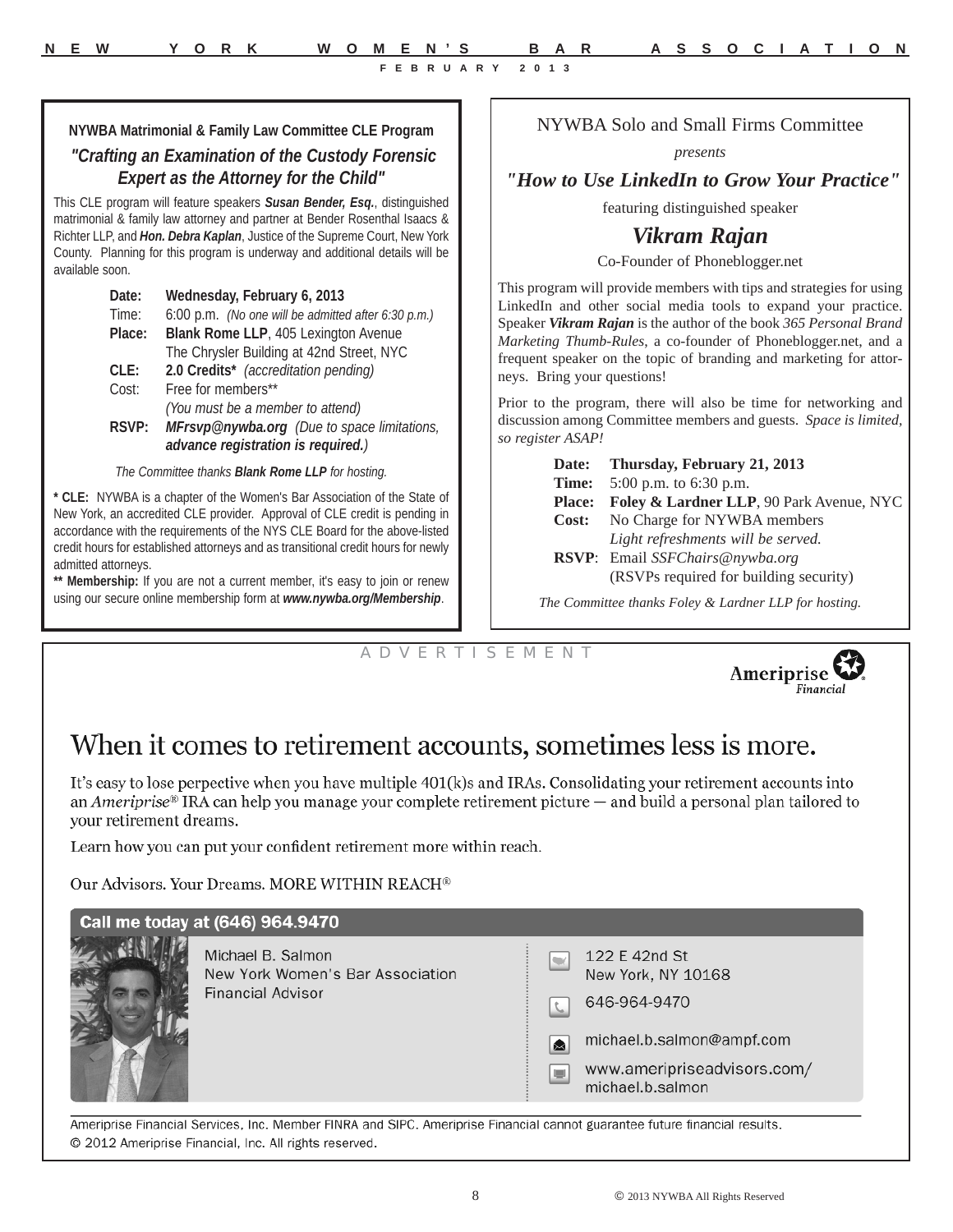## **Reinvigorated NYWBA Legislation Committee Supports State and Federal Legislative Initiatives**  *By Elba Galvan, Judith Rifkin and Elizabeth A. Bryson*

Under the leadership of NYWBA Vice President and long-time Board member *Amy Saltzman*, the Legislation Committee has been revitalized and is actively involved in reviewing and commenting on proposed legislation and policy initiatives at the state and federal level. *Elba Galvan* and NYWBA Board member *Dawn M. Cardi* are Co-Chairs of this Committee with Ms. Saltzman.

Under the By-Laws of the Women's Bar Association of the State of New York (WBASNY), all statewide and federal issues are the province of WBASNY, but each of the 18 WBASNY Chapters across New York State, including NYWBA, have the opportunity to be heard on all issues.

On January 8, 2013, the Committee met to review and discuss legislative initiatives on a wide range of issues, including gun control; comprehensive immigration reform; the New York Dream Act; protection for sex trafficking victims; raising the minimum wage; legalizing medical marijuana; reproductive rights; and modifications to juvenile criminal justice, including safeguards during interrogations.

The NYWBA Committee presented its recommendations on these and other issues during the WBASNY Legislation Committee meeting on Saturday, January 26, 2013. The WBAS-NY Committee, with representatives from across the State, then made recommendations to the WBASNY Board, which met on the same day. The Women's Bar, through WBASNY, has a strong voice in the New York Legislature, and we are heard on federal legislation and policy matters.

If you are interested in joining this Committee, the next meeting will be on Tuesday, **February 26, 2013** at 6:00 p.m. at the Law Office of Amy Saltzman, 114 West 47th Street, 19th floor (between Sixth & Seventh Avenues), NYC. Send your RSVP to *Legislation@nywba.org*.

*Elba Galvan is Law Clerk for Hon. Analisa Torres, Justice of the New York Supreme Court. Judith Rifkin is Court Attorney for Hon. Lisa A. Sokoloff, a newly-elected Judge of the New York Civil Court and a NYWBA Past President. Ms. Galvan and Ms. Rifkin are members of the NYWBA Legislation Committee and, with Committee Co-Chair Amy Saltzman, are delegates to the WBASNY Legislation Committee. Elizabeth A. Bryson is a litigator and appellate attorney in Manhattan. She is a Director and past Officer of WBASNY, a Director and Past President of NYWBA, and currently serves as Co-Chair of the WBASNY Amicus Curiae and By-Laws Committees and the NYWBA By-Laws, Membership and Website Committees.* 

> Check out job postings on the NYWBA website: *http://new.nywba.org/job\_postings/.* To post a job opening, please contact *info@nywba.org*.

NYWBA Elder Law & Disabilities Committee and Trusts & Estates Committee present:

## *"Use and Benefits of Supplemental / Special Needs Trusts"*

featuring distinguished speaker

#### *Jay Sangerman, Esq.*

*Distinguished Guardianship and Trusts & Estates Practitioner*

Jay J. Sangerman is renowned for his expertise in the development of supplemental / special needs trusts in medical malpractice cases, personal injury matters, and for estate planning and other situations. At this program, he will discuss circumstances where a supplemental / special needs trust is appropriate, as well as critical elements needed to plan for the placement of settlement proceeds, addressing case settlement issues, and key document preparation, including infant compromise orders, parents affidavits and attorney affirmations. Mr. Sangerman's expertise also includes guardianship and Medicaid planning as they relate to case settlement, as well as general estate planning and administration.

| Date:         | Thursday, February 28, 2013                     |
|---------------|-------------------------------------------------|
| Time:         | 6:00 to 7:30 p.m.                               |
| <b>Place:</b> | <b>TBA</b> (check website for details)          |
| CLE:          | <b>1.5 CLE Credits*</b> (Accreditation pending) |
| Cost:         | No Charge for Women's Bar Members               |
|               | \$50 for Non-Members & Guests                   |
|               | Light refreshments will be served.              |
| RSVP:         | Members and non-members should register at      |
|               | ElderLawRSVP@nywba.org, Non-members             |
|               |                                                 |

should send payments by check to NYWBA, 132 East 43rd Street, #716, The Chrysler Building, New York, NY 10017-4019, & mark *"Sangerman CLE"* in memo field.

*Due to space limitations, advance registration is required.*

The Committee thanks the NYWBA Board and the Hon. Florence Perlow Shientag Bequest for helping to underwrite this program.

*\*CLE:* New York Women's Bar Association is a chapter of the Women's Bar Association of the State of New York, an accredited CLE provider. Approval of CLE credit is pending in accordance with the requirements of the NYS CLE Board for established attorneys and as transitional credit hours for newly admitted attorneys.

*\*\*Membership:* If you are not a current member, go to *www.nywba.org/membership* to join or renew.

*\*\*\*Financial Hardship Scholarships:* Full and partial scholarships are available based on financial need. For info, contact CLE Chair Amy B. Goldsmith (*agoldsmith@tarterkrinsky.com*). All requests are confidential.

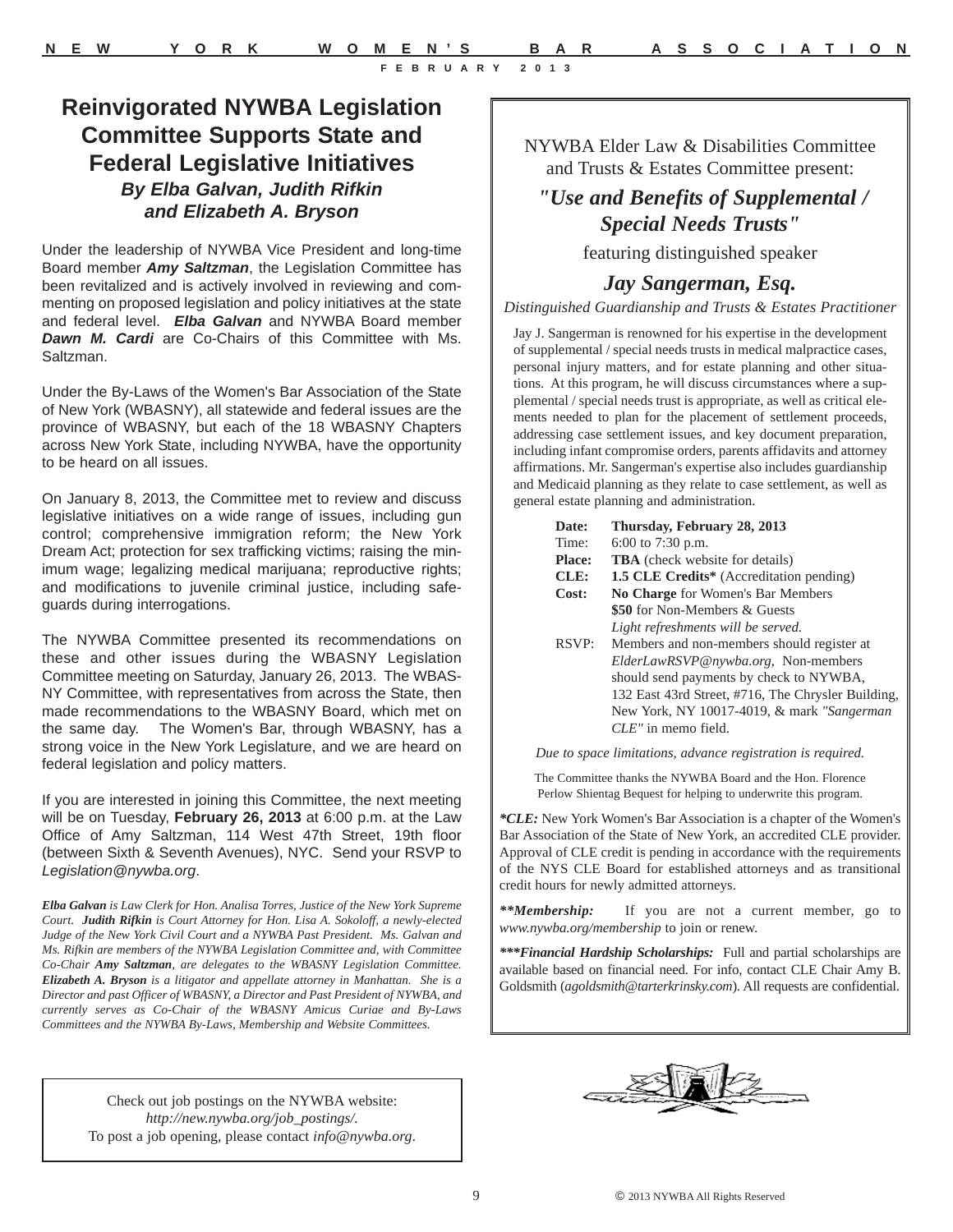## **The Puerto Rican Bar Association Women's Committee and**

## **CLE Program**

*"Hurricane Sandy: Insurance Coverage Disputes and Regulatory Issues"*

> presented by NYCLA Insurance Committee and Nelson, Levine de Luca & Hamilton

Insurance Companies have been impacted by hundreds of thousands of claims arising from Superstorm Sandy, all of which have to be reviewed and adjusted, and some of which will result in disputes between insurers and policyholders. In addition to policy requirements, regulatory changes imposed in Sandy's wake significantly impact this process.

The program includes presentations by three insurance industry experts on key issues relating to the storm and its impact on the insurance industry and policyholders, and an insurance company executive who will speak to the effect of the storm on an insurer.

> *Program Chair - Norma Levy*  Nelson, Levine, de Luca & Hamilton Chair, NYCLA's Insurance Law Committee

#### *Moderator*

**William O. Krekstein** Partner, Nelson, Levine de Luca & Hamilton

*Panelists*

**Steven Nassi** Partner, Nelson, Levine de Luca & Hamilton

> **Thomas Olson** Senior Vice President AIG

**Jeffrey Schulman** Partner, Dickstein Shapiro LLP

**James Veach** Partner, Mound Cotton Wollan & Greengrass

**Date: Thursday, February 7, 2013**

- **Time:** 6:00 p.m. to 8:00 p.m. Place: NYCLA, 14 Vesey Street (between Broadway and Church), 2nd Floor Auditorium, NYC **CLE: 2.0 MCLE Credits Cost: \$75** - NYCLA & NYWBA members
	- **\$100**  Non-members \$100 **NOTE:** NYWBA members must register by phone (212-267-6646, ext. 215) to get the member rate - *do not register online*.



**The New York Women's Bar Association** 

present

*"Women's Leadership: Keys to Rebranding Yourself for the New Year"* featuring distinguished speakers

*Hon. Melissa Mark-Viverito*

Council Member, District 8, Manhattan

*Hon. Margarita Lopez-Torres* Surrogate Court Judge, Kings County

*Lorraine Cortes-Vasquez*

Executive Vice President of Muticultural Markets and Engagement, AARP

> *Rossana Rosado* Publisher & CEO, *El Diario*

Rebrand yourself in 2013. Define your destination. Take control of your personal brand and leverage what is unique about you. Exceed the expectations of others, while managing your personal life. Exercise your options for more flexibility and support. Prioritize what's important. Understand your passions, values, weaknesses and goals. Please bring your questions!

> **Date: Wednesday, February 6, 2013 Time:** 5:30 to 7:30 p.m. **Place: El Diario**, 1 Metro Tech Center, Brooklyn **Cost:** No Charge for PRBA / NYWBA members *Light refreshments will be served.* **RSVP:** Email *rsvp@prba.net* by Feb. 4

## *Save the Date!*

## **WBASNY CONVENTION Philadelphia ~ June 6-9, 2013**

The WBASNY Annual Convention is a great opportunity for Women's Bar members across the state to meet and mingle, to attend cutting-edge CLEs, and to celebrate as WBASNY presents its prestigious awards and installs its officers for the coming year.

*NYWBA Member to Receive Award at WBASNY Convention*

On January 26, 2013 the WBASNY Awards Committee voted to present its Marilyn Menge Award for extraordinary service to the Women's Bar, to a long-time NYWBA member:

#### *Elizabeth A. Bryson*

Beth is a past NYWBA President, a past WBASNY Officer, and has chaired many NYWBA and WBASNY committees. Look for more info on Convention, this award, and other WBASNY developments in the next Newsletter. We hope you will join us in Philadelphia in June. As past attendees can attest, Conventions are great fun!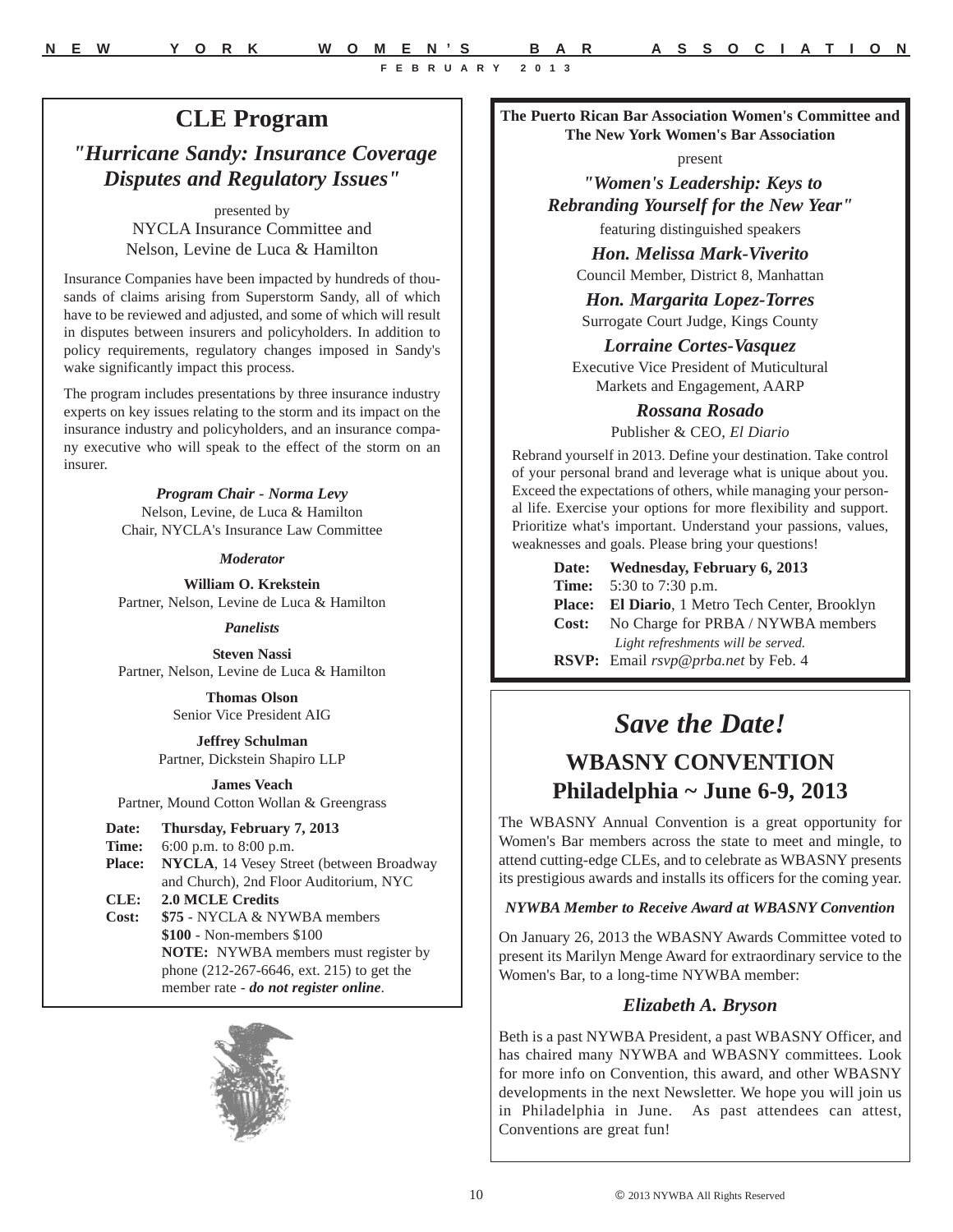## **WBASNY and MORGAN STANLEY CLE PROGRAM**  *"ERISA and RETIREMENT PLANNING"*

presented by

WBASNY's Preferred Provider for Corporate Retirement Solutions: *The Napolitano Group at Morgan Stanley* 

The Napolitano Group has been recognized as one of the nation's "top 100 advisers for 2012."\* They offer you and your firm industry knowledge on a wide range of investment and retirement planning issues, including: Why there has been such a dramatic increase in retirement plan litigation, and why litigation against plan sponsors will continue to increase.

Featured Speaker:

*Ary Rosenbaum, Esq.* Rosenbaum Law Firm P.C.

Mr. Rosenbaum is an ERISA/retirement plan attorney and has been quoted as an expert in retirement plans in Long Island Business News, PlanSponsor.com, DailyFinance.com, American Express Open Forum, Marketwatch.com, Pittsburgh Post-Gazette, the Wall Street Journal, and FiduciaryNews.com, among other publications.

| Date:  | Tuesday, February 12, 2013                      |
|--------|-------------------------------------------------|
| Time:  | 5:00 to 8:00 p.m.                               |
|        | 5:00 to 6:00 p.m. - Networking and Dinner       |
|        | 6:00 to 7:30 p.m. - ERISA CLE Presentation      |
| Place: | Morgan Stanley, 750 Seventh Avenue, NYC         |
|        | (between 49th & 50th Streets; Conf. Room 5M)    |
| Cost:  | Complimentary                                   |
|        | (Open to members and non-members at no charge.) |
| CLE:   | 1.5 CLE Credits**                               |
| RSVP:  | For details and to register, contact Donald     |
|        | Stegall, Financial Advisor, Morgan Stanley      |
|        | (201-712-4057 or donald.stegall@mssb.com).      |

\* Morgan Stanley Smith Barney LLC, member SIPC - Source: PLANSPONSOR Magazine, February 2012, "PLANADVISER's 2012 Top 100 Retirement Plan Advisers." PLANSPONSOR /PLANADVISER magazines base their rankings on quantitative and qualitative criteria. For more information on ranking methodology, go to www.planadviser.com/Magazine Article. Aspx ?id=16840. The rating may not be representative of any one client's experience because it reflects a sample of all of the experiences of the Financial Advisor's clients. The rating is not indicative of the Financial Advisor's future performance. Neither Morgan Stanley Smith Barney nor its Financial Advisors pay a fee to Plan Sponsor / Plan Adviser in exchange for the rating. Tax laws are complex and subject to change. Morgan Stanley Smith Barney LLC, its affiliates and Morgan Stanley Smith Barney FinancialAdvisors do not provide tax or legal advice and are not "fiduciaries" (under ERISA, the Internal Revenue Code or otherwise) with respect to the services or activities described herein except as otherwise agreed to in writing by Morgan Stanley Smith Barney. This material was not intended or written to be used for the purpose of avoiding tax penalties that may be imposed on the taxpayer. Individuals are urged to consult their tax or legal advisors before establishing a retirement plan and to understand the tax, ERISA and related consequences of any investments made under such plan.

\*\* CLE: Morgan Stanley is an accredited CLE provider. Approval of CLE credit is pending in accordance with the requirements of the NYS CLE Board for the abovelisted credit hours for established attorneys and as transitional credit hours for newly admitted attorneys.

*NYWBA and its Domestic Violence Committee are proud sponsors of*

The 17th Annual Fordham Forum on Domestic Violence (CLE Program)

## *"Beyond the Big Apple - Responding to National Laws and Policies"*

**Monday & Tuesday, March 4 & 5, 2013** 9:00 a.m. to 5:00 p.m. (12 CLE Credits)

**Fordham University School of Law** 140 West 62nd Street, NYC (between Columbus & Amsterdam Avenues)

#### **Keynote Speaker**

#### **Honorable Susan B. Carbon**

Justice of the New Hampshire Circuit Court (Former Director, Office of Violence Against Women, United States Department of Justice)

Topics will include the Violence Against Women Act, Defense of Marriage Act, Americans with Disabilities Act, Technology, and New Community Responses, among many other issues.

- **CLE:** This program is appropriate for newly admitted and experienced attorneys and is approved for up to 12 transitional and nontransitional credit hours. Fordham's financial aid policy for accredited CLE programs applies.
- **RSVP:**For details and to register, go to the NYWBA website at *http://www.nywba.org/calendar/ calendar.cgi?month=3&year=2013&view= Event&event\_id=666*.

**Cost: \$165** - Full conference (both days) **\$110** - One conference day